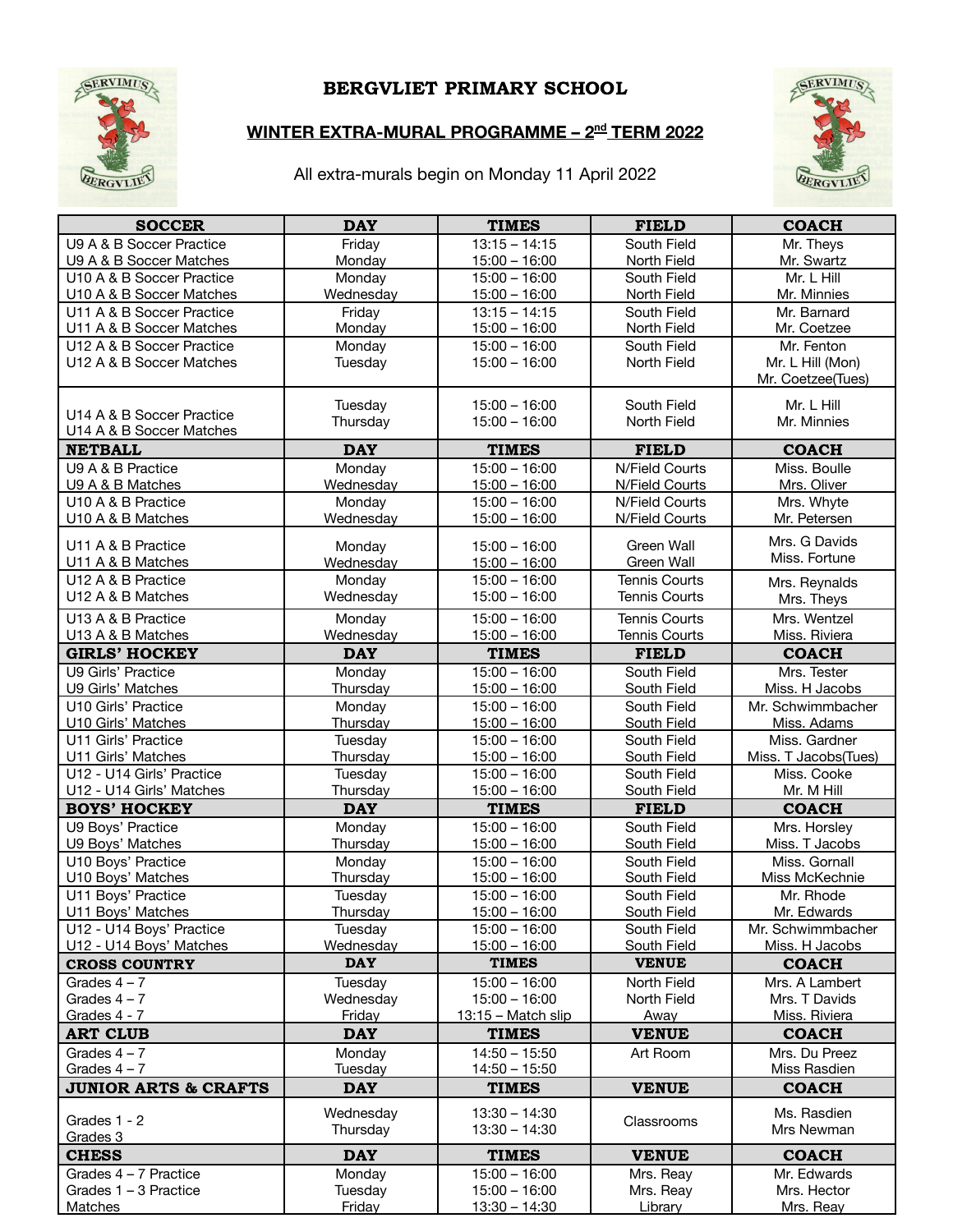| <b>POETRY &amp; DRAMA CLUB</b>                                                            | <b>DAY</b>                                                | <b>TIMES</b>                                                                                | <b>VENUE</b>                     | <b>COACH</b>                                                   |
|-------------------------------------------------------------------------------------------|-----------------------------------------------------------|---------------------------------------------------------------------------------------------|----------------------------------|----------------------------------------------------------------|
| Grades $4 - 7$                                                                            | Wednesday                                                 | $07:15 - 07:45$                                                                             | Hall                             | Mr. Edwards<br>Mrs. Reynalds                                   |
| <b>CREATIVE WRITING</b>                                                                   | <b>DAY</b>                                                | <b>TIMES</b>                                                                                | <b>VENUE</b>                     | <b>COACH</b>                                                   |
| <b>CLUB</b>                                                                               |                                                           |                                                                                             |                                  |                                                                |
| Grades $4 - 7$ by invitation                                                              | Wednesday                                                 | $15:00 - 16:00$                                                                             | Classroom                        | Miss Gardner                                                   |
| <b>ORCHESTRA</b>                                                                          | <b>DAY</b>                                                | <b>TIMES</b>                                                                                | <b>VENUE</b>                     | <b>COACH</b>                                                   |
| Grades $4 - 7$ (by invitation)                                                            | Wednesday                                                 | $07:15 - 08:00$                                                                             | Auditorium                       | Mr. Oosthuizen                                                 |
| <b>STRING ENSEMBLE</b>                                                                    | <b>DAY</b>                                                | <b>TIMES</b>                                                                                | <b>VENUE</b>                     | <b>COACH</b>                                                   |
| Grades $4 - 7$ (by invitation)                                                            | Tuesday                                                   | By Arrangement                                                                              | Auditorium                       | Miss. Snyckers                                                 |
| <b>CHOIR</b>                                                                              | <b>DAY</b>                                                | <b>TIMES</b>                                                                                | <b>VENUE</b>                     | <b>COACH</b>                                                   |
| Grades 1 (by invitation)<br>Grade 2 & 3 (by invitation)<br>Grades $4 - 7$ (by invitation) | Tuesday<br>Thursday<br>Friday                             | $13:15 - 13:40$<br>$13:15 - 13:40$<br>$12:45 - 13:30$                                       | Auditorium                       | Mrs. Gordon<br>Mr. Oosthuizen                                  |
| <b>MUSIC</b>                                                                              | <b>DAY</b>                                                | <b>TIMES</b>                                                                                | <b>VENUE</b>                     | <b>COACH</b>                                                   |
| Guitar Club (cost involved)                                                               | By arrangement                                            | By arrangement                                                                              | <b>Music Centre</b>              | Mr. Oosthuizen                                                 |
| <b>EXTRA MATHS</b>                                                                        | <b>DAY</b>                                                | <b>TIMES</b>                                                                                | <b>VENUE</b>                     | <b>COACH</b>                                                   |
| Grade 4<br>Grade 5<br>Grade 6<br>Grade 7 (Remedial)<br>Grade 7 (Support)                  | Wednesday<br>Tuesday<br>Wednesday<br>Tuesday<br>Wednesday | $14:45 - 15:45$<br>$14:45 - 15:45$<br>$14:45 - 15:45$<br>$14:45 - 15:45$<br>$14:45 - 15:45$ | Classrooms                       | Ms. Ashton<br>Mrs. Noor<br>Mrs. Noor<br>Mrs. Esau<br>Mrs. Esau |
| <b>EXTRA AFRIKAANS</b>                                                                    | <b>DAY</b>                                                | <b>TIMES</b>                                                                                | <b>VENUE</b>                     | <b>COACH</b>                                                   |
| Grade 5<br>Grade 6<br>Grade 7                                                             | Tuesday<br>Monday<br>Monday                               | $14:45 - 15:45$<br>$14:45 - 15:45$<br>$15:00 - 16:00$                                       | Classrooms                       | Mrs. Viljoen<br>Mrs. Viljoen<br>Mr. Hill                       |
| <b>ECO CLUB</b>                                                                           | <b>DAY</b>                                                | <b>TIMES</b>                                                                                | <b>VENUE</b>                     | <b>COACH</b>                                                   |
| Grades $4 - 7$ by invitation                                                              | Wednesday<br>Thursday                                     | $15:00 - 16:00$<br>$15:00 - 16:00$                                                          | Classrooms                       | Mrs. Van Niekerk                                               |
| <b>LITERACY</b>                                                                           | <b>DAY</b>                                                | <b>TIMES</b>                                                                                | <b>VENUE</b>                     | <b>COACH</b>                                                   |
| Grades 3 (by Invitation)                                                                  | Tuesday                                                   | 14:45-15:30                                                                                 | Classroom                        | Ms. Ashton                                                     |
| <b>HOMEWORK CLASS</b>                                                                     | <b>DAY</b>                                                | <b>TIMES</b>                                                                                | <b>VENUE</b>                     | <b>COACH</b>                                                   |
| Grades $4 - 7$ (by invitation)                                                            | Monday                                                    | $14:45 - 15:45$                                                                             | Mrs. Leech                       | Mrs. Leech                                                     |
| <b>XHOSA CLUB</b>                                                                         | Wednesday<br><b>DAY</b>                                   | $14:45 - 15:45$<br><b>TIMES</b>                                                             | <b>Classroom</b><br><b>VENUE</b> | <b>COACH</b>                                                   |
| Grades 4 - 7                                                                              | Wednesday                                                 | $15:00 - 16:00$                                                                             | Mrs. Drakes<br>Classroom         | Mr. Hill                                                       |
| <b>DANCE</b>                                                                              | <b>DAY</b>                                                | <b>TIMES</b>                                                                                | <b>VENUE</b>                     | <b>COACH</b>                                                   |
| Grade $4 - 7$                                                                             | Friday                                                    | $13:30 - 15:00$                                                                             | Hall                             | Mr. Scwimmbacher<br>Miss Sherry                                |
| <b>BOOK CLUB</b>                                                                          | <b>DAY</b>                                                | <b>TIMES</b>                                                                                | <b>VENUE</b>                     | <b>COACH</b>                                                   |
| Grades 4 & 5<br>Grades 6 & 7                                                              | Tuesday<br>Thursday                                       | $07:20 - 07:50$<br>$07:20 - 07:50$                                                          | Library                          | Mrs. Junor                                                     |
| <b>LITERATURE QUIZ</b>                                                                    | <b>DAY</b>                                                | <b>TIMES</b>                                                                                | <b>VENUE</b>                     | <b>COACH</b>                                                   |
| Grades $4 - 7$ by invitation                                                              | Tuesday<br>Thursday                                       | $14:40 - 15:10$                                                                             | Library                          | Mrs. Junor                                                     |
| <b>COMPUTER CLUB</b>                                                                      | <b>DAY</b>                                                | <b>TIMES</b>                                                                                | <b>VENUE</b>                     | <b>COACH</b>                                                   |
| Grades $4 + 5$                                                                            | Tuesday                                                   | $15:00 - 16:00$                                                                             | Computer Room                    | Mrs. Drake                                                     |
| Grades $6 + 7$                                                                            | Thursday                                                  | $15:00 - 16:00$                                                                             |                                  |                                                                |